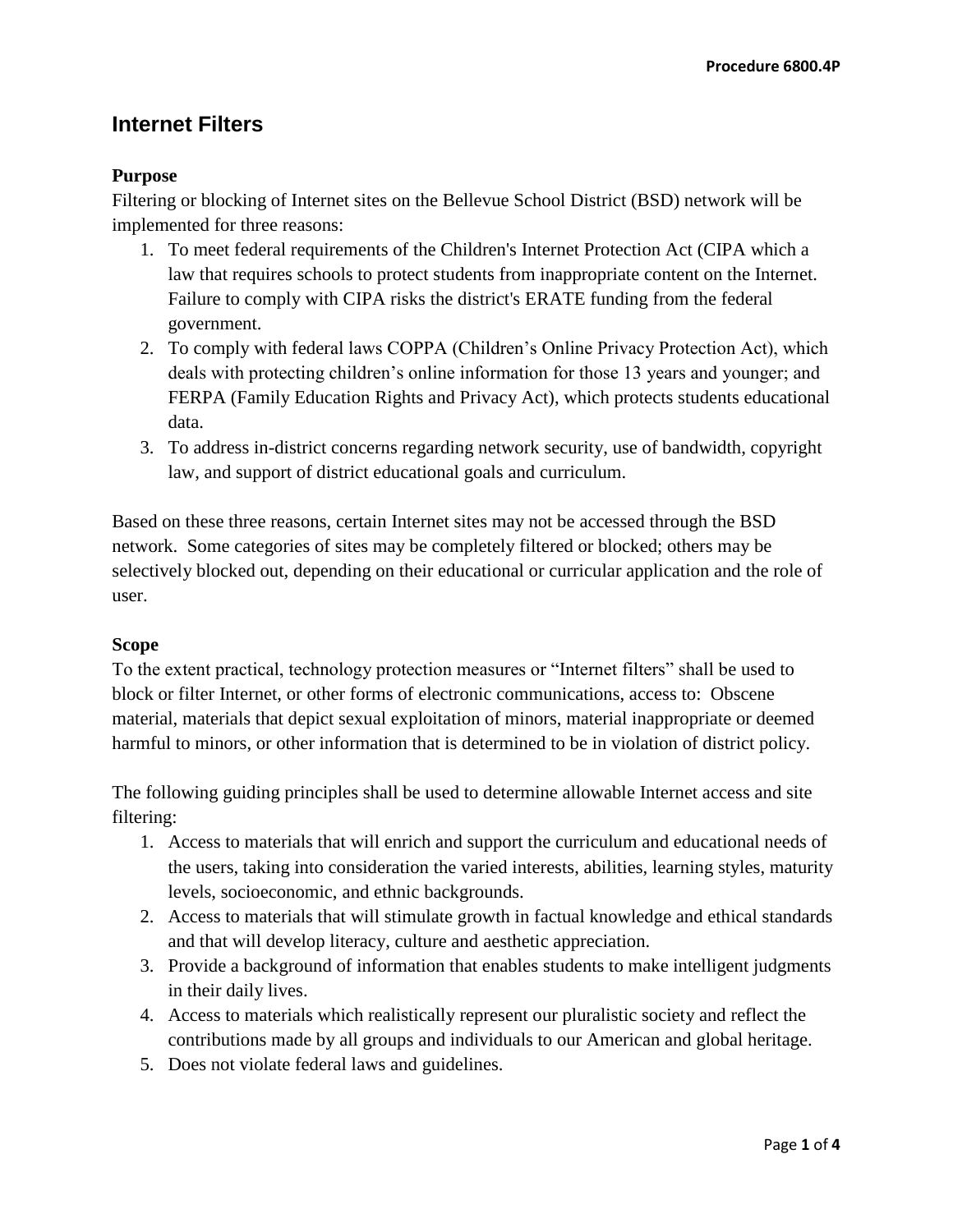## **Definitions**

Obscene: is defined in section 1460 of title 18, United States Code as

- 1. Harmful to minors: any picture, image, graphic image file, or other depiction (text, audio, or video) that:
	- a. Appeals to a prurient interest in nudity, sex, or excretion;
	- b. Depicts, describes, or represents, in a patently offensive way an actual or simulated sexual act or sexual contact defined in section 2246 of title 18, United States Code, actual or simulated normal or perverted sexual acts; or a lewd exhibition of the genitals;
	- c. Lacks serious literary, artistic, political, or scientific value as to minors; or
	- d. Would endorse or promote the following: abusive or threatening material, alcohol, tobacco, and drug use or abuse, gambling, hate/discrimination materials, murder/suicide material, and racially offensive material, school cheating information, violence, and weapons.

#### **Blocking of sites**

Federal and state law, as well as board policy requires that schools take responsibility for guarding the safety of children who are using the Internet at school. Blocking sites will be done very carefully, selectively, and will take into account material appropriate at different grade levels.

The following guiding principles shall determine sites that will be blocked:

# A. Completely blocked:

- 1. All Staff and Students:
	- a. Sites containing pornography (as defined by federal law) these are inappropriate for use at school.
	- b. Gambling sites currently, there is no educational or curriculum application. Disruptive to the educational process.
	- c. Proxy avoidance sites the use of these sites violates district Acceptable Use Procedure (AUP) because they allow the proxy filter to be bypassed.
	- d. Hacking sites Hacking, refers to breaking into computer systems, violates the AUP and District's Electronic Resources Policy.
- 2. For Students
	- a. Non-district sponsored chat rooms, instant messaging, and other forms of direct electronic communications – currently, there is no curriculum application and the school is unable to assure the safety of students using these services. Some of these services are disruptive of educational process when school is in session.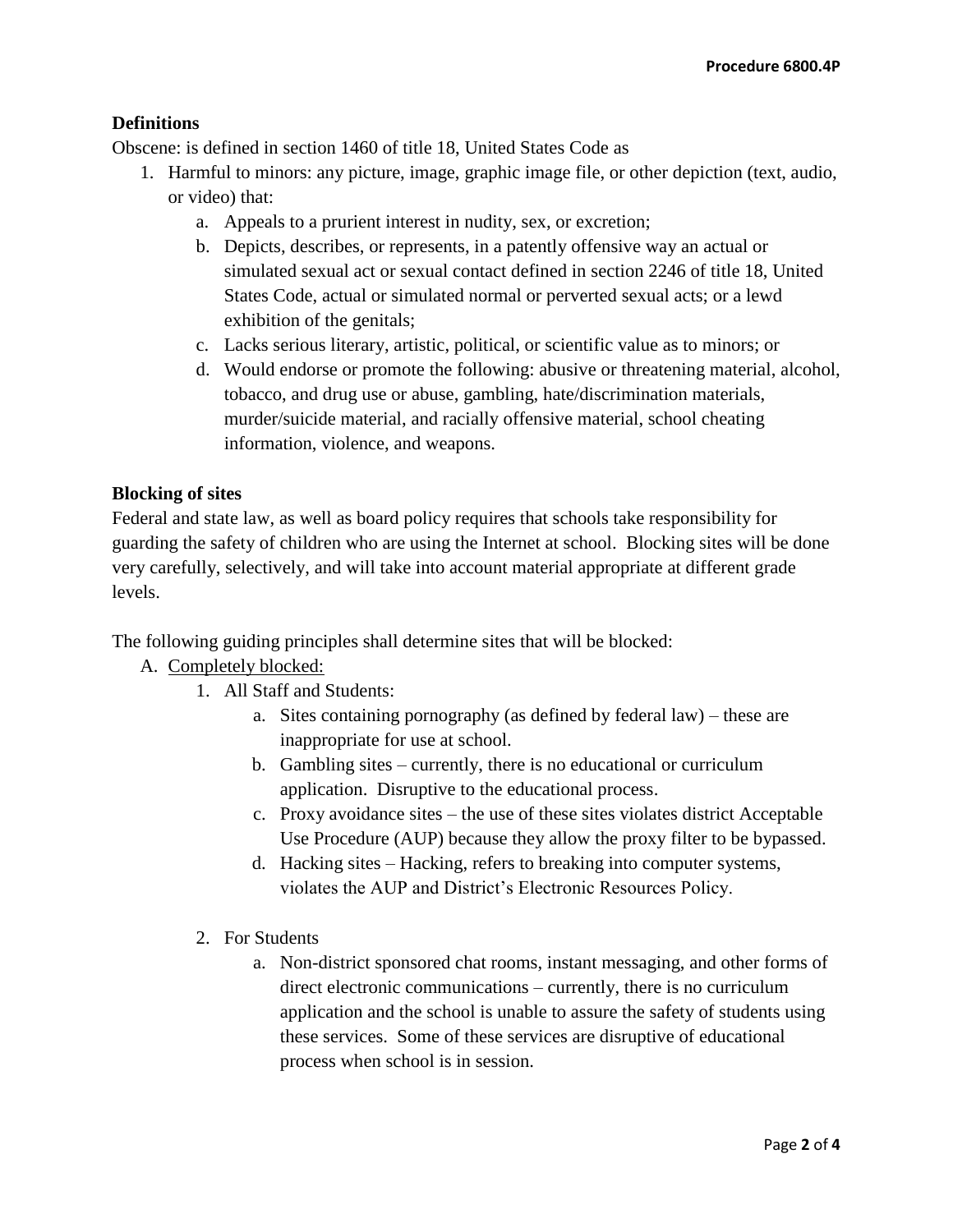- b. Public social networking and open blog sites encourage students to share personal information (which violates district policy), may also contain inappropriate images.
- c. Sites advocating violence or hate against any person or group of people
- d. Sites explaining how to construct and use weapons
- e. Sites that explain how to obtain, manufacture, or use illegal drugs
- f. Download sites
- B. Selectively Blocked:
	- 1. Game sites Educational games offer unique ways for students to learn about and experiment with complex concepts. Staff and students are encouraged to use these sites both in and out of the classroom. Non-educational games are inappropriate for use at school and may be blocked.
	- 2. Sites that do not meet BSD materials selection policy guidelines

#### **Review Process**

The technology of Internet filtering software is not perfect. Both "over blocking" and "under blocking" can occur. Some sites can get blocked even though they do not violate either federal laws/guidelines or the District's Acceptable Use Policy. Students and staff may need access to sites that deal with controversial issues for legitimate research and educational purposes. For example, a breast cancer site might be blocked because it contains the word "breast." On the other hand, sites that do violate the policies may slip through the filter process.

- A. Process to request unblock of inappropriate site:
	- 1. Staff should make students aware of their responsibility to report inappropriate sites to a staff member.
	- 2. Staff will submit requests for blocking sites by submitting request to the technology department using the SharePoint Technology request form. This request needs to include the complete URL of the site and a brief reason why it should be unblocked or blocked. URLs for Instructional purpose must first be approved by the Curriculum Department. The Request form will be routed to Curriculum, then to Technology. Both departments will need to approve instructional URLs. The Technology department will approve all others.
- B. Process to request a block:
	- 1. Same as A.2.